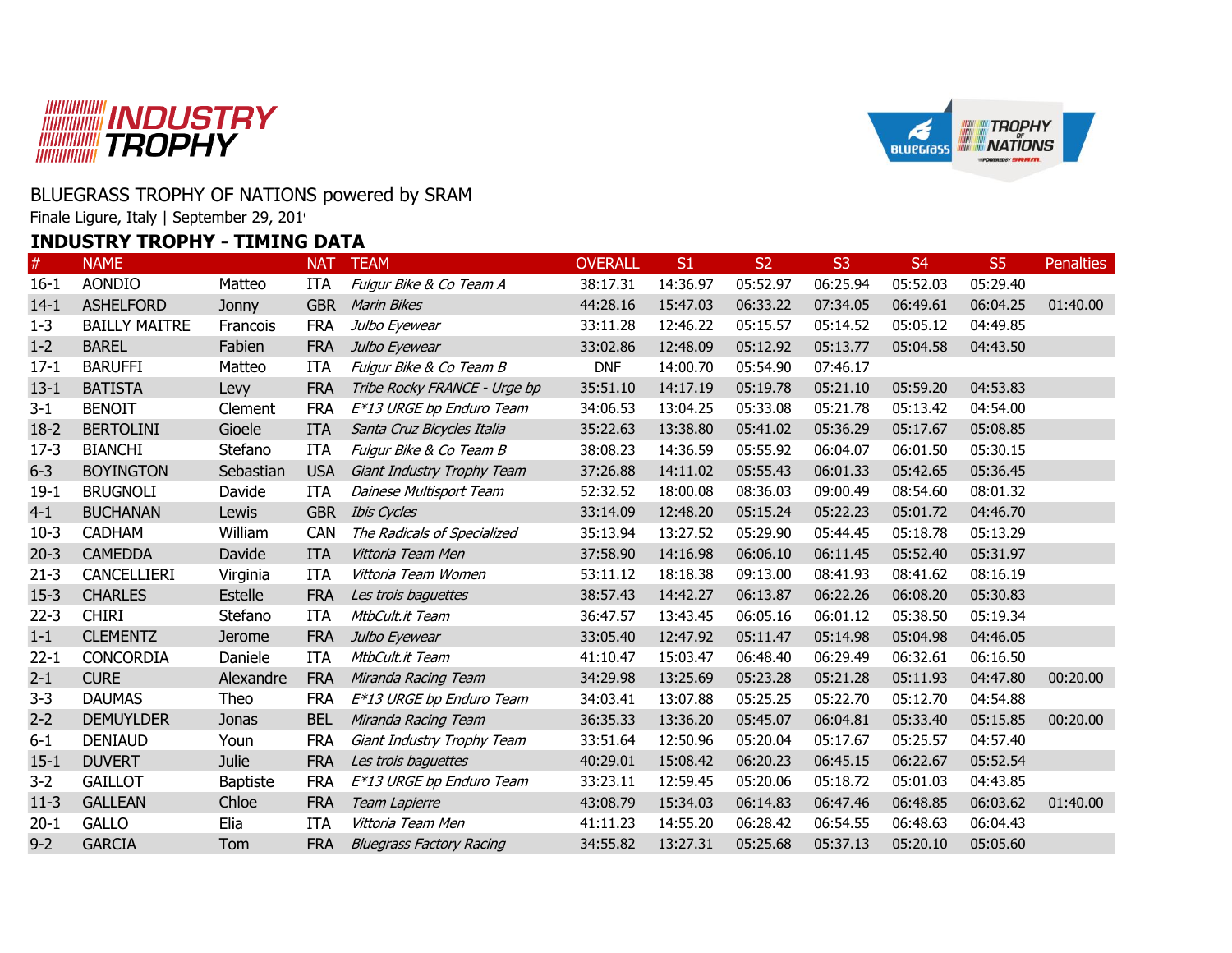| $\#$     | <b>NAME</b>       |               | <b>NAT</b> | <b>TEAM</b>                     | <b>OVERALL</b> | S1       | S <sub>2</sub> | S <sub>3</sub> | S <sub>4</sub> | S <sub>5</sub> | <b>Penalties</b> |
|----------|-------------------|---------------|------------|---------------------------------|----------------|----------|----------------|----------------|----------------|----------------|------------------|
| $4 - 2$  | <b>GEANKOPLIS</b> | Evan          | <b>USA</b> | <b>Ibis Cycles</b>              | 34:22.00       | 13:03.47 | 05:30.90       | 05:25.56       | 05:16.92       | 05:05.15       |                  |
| $9 - 3$  | <b>GEROW</b>      | <b>Brian</b>  | <b>USA</b> | <b>Bluegrass Factory Racing</b> | 42:14.88       | 15:26.60 | 06:49.43       | 07:14.33       | 06:24.95       | 06:19.57       |                  |
| $17 - 2$ | <b>GIACOBINI</b>  | Francesco     | <b>ITA</b> | Fulgur Bike & Co Team B         | 36:21.33       | 13:52.60 | 05:43.13       | 05:47.88       | 05:42.85       | 05:14.87       |                  |
| $5 - 1$  | <b>HEAP</b>       | Elliott       | <b>GBR</b> | Nukeproof Triple Expresso's     | 33:53.49       | 13:09.15 | 05:09.71       | 05:24.85       | 05:16.30       | 04:53.48       |                  |
| $14-2$   | <b>JONES</b>      | Matt          | <b>GBR</b> | <b>Marin Bikes</b>              | 39:14.06       | 13:54.95 | 05:52.69       | 06:08.77       | 06:00.00       | 05:37.65       | 01:40.00         |
| $15 - 2$ | <b>JONNIER</b>    | Morgane       | <b>FRA</b> | Les trois baguettes             | 40:12.96       | 15:01.10 | 06:15.89       | 06:40.25       | 06:29.70       | 05:46.02       |                  |
| $7 - 3$  | <b>KOKKONEN</b>   | Leo           | <b>FIN</b> | Pole Bicycles                   | 35:45.51       | 13:38.22 | 05:39.62       | 05:43.69       | 05:26.07       | 05:17.91       |                  |
| $2 - 3$  | <b>LADEIRA</b>    | Tiago         | <b>POR</b> | Miranda Racing Team             | 33:47.06       | 12:55.60 | 05:14.79       | 05:18.57       | 05:07.07       | 04:51.03       | 00:20.00         |
| $7 - 2$  | <b>LEHIKOINEN</b> | Matti         | <b>FIN</b> | Pole Bicycles                   | 34:42.37       | 13:21.68 | 05:19.79       | 05:40.38       | 05:21.27       | 04:59.25       |                  |
| $22 - 2$ | <b>LUCCHINI</b>   | Simone        | <b>ITA</b> | MtbCult.it Team                 | 37:35.38       | 14:07.52 | 06:11.65       | 05:58.64       | 05:47.95       | 05:29.62       |                  |
| $21 - 2$ | <b>LUCCHINI</b>   | Francesca     | <b>ITA</b> | Vittoria Team Women             | 51:19.70       | 18:28.25 | 08:04.98       | 08:27.08       | 08:19.12       | 08:00.27       |                  |
| $8 - 2$  | <b>MATTHEWS</b>   | Stephen       | <b>CAN</b> | Team Slayer                     | 33:46.55       | 12:56.68 | 05:18.33       | 05:17.62       | 05:15.15       | 04:58.77       |                  |
| $12 - 2$ | <b>MAURRISEN</b>  | Mark          | <b>BEL</b> | <b>GT Bicycles</b>              | 39:24.12       | 14:52.19 | 06:08.25       | 06:31.20       | 06:06.25       | 05:46.23       |                  |
| $20 - 2$ | <b>MENDINI</b>    | Marco         | <b>ITA</b> | Vittoria Team Men               | 39:18.69       | 14:37.22 | 06:18.37       | 06:26.47       | 06:14.13       | 05:42.50       |                  |
| $13-3$   | <b>MENJOU</b>     | <b>Irenee</b> | <b>FRA</b> | Tribe Rocky FRANCE - Urge bp    | 34:04.08       | 13:03.47 | 05:25.14       | 05:26.05       | 05:15.79       | 04:53.63       |                  |
| $21 - 1$ | MISSIAGGIA        | Alessia       | <b>ITA</b> | Vittoria Team Women             | 41:12.69       | 15:23.35 | 06:29.27       | 06:53.89       | 06:21.56       | 06:04.62       |                  |
| $9 - 1$  | <b>MOYNIHAN</b>   | Liam          | <b>GBR</b> | <b>Bluegrass Factory Racing</b> | 36:12.22       | 12:50.18 | 07:31.13       | 05:33.75       | 05:17.53       | 04:59.63       |                  |
| $12 - 1$ | <b>NATI</b>       | Matteo        | <b>ITA</b> | <b>GT Bicycles</b>              | 46:31.03       | 16:18.17 | 06:59.60       | 08:08.87       | 07:34.47       | 07:29.92       |                  |
| $7 - 1$  | <b>NATION</b>     | Joseph        | <b>NZL</b> | Pole Bicycles                   | 33:23.78       | 12:50.38 | 05:22.68       | 05:17.15       | 05:05.35       | 04:48.22       |                  |
| $8 - 1$  | <b>OSTROSKI</b>   | Peter         | <b>USA</b> | Team Slayer                     | 34:19.27       | 12:57.43 | 05:17.50       | 05:17.77       | 05:15.50       | 05:31.07       |                  |
| $5 - 2$  | <b>PAGE</b>       | Nigel         | <b>GBR</b> | Nukeproof Triple Expresso's     | 36:09.40       | 13:47.95 | 05:38.10       | 05:49.75       | 05:32.97       | 05:20.63       |                  |
| $8 - 3$  | <b>PERRAS</b>     | Ken           | <b>CAN</b> | Team Slayer                     | 36:46.59       | 13:37.90 | 05:54.27       | 06:00.70       | 05:45.02       | 05:28.70       |                  |
| $19-2$   | <b>PETTINATO</b>  | Carlo         | <b>ITA</b> | Dainese Multisport Team         | 40:53.67       | 15:09.05 | 06:48.24       | 06:47.70       | 06:16.68       | 05:52.00       |                  |
| $11 - 1$ | <b>PONTAL</b>     | Yannick       | <b>FRA</b> | Team Lapierre                   | 37:05.59       | 13:50.47 | 05:32.33       | 05:43.55       | 05:23.49       | 04:55.75       | 01:40.00         |
| $13 - 2$ | <b>REY</b>        | Charlotte     | <b>FRA</b> | Tribe Rocky FRANCE - Urge bp    | 42:04.52       | 15:22.20 | 06:55.60       | 06:51.67       | 06:49.60       | 06:05.45       |                  |
| $16 - 2$ | <b>ROTA</b>       | Stefano       | <b>ITA</b> | Fulgur Bike & Co Team A         | 38:19.43       | 14:37.53 | 06:04.75       | 06:10.55       | 05:58.67       | 05:27.93       |                  |
| $16 - 3$ | <b>ROTA</b>       | Matteo        | ITA        | Fulgur Bike & Co Team A         | 38:03.62       | 14:44.85 | 05:54.30       | 06:09.38       | 05:50.62       | 05:24.47       |                  |
| $5 - 3$  | <b>SHERRATT</b>   | Robert        | <b>GBR</b> | Nukeproof Triple Expresso's     | 42:33.58       | 14:52.68 | 06:55.40       | 07:25.98       | 06:48.20       | 06:31.32       |                  |
| $19-3$   | <b>SOFFIATI</b>   | Enrico        | <b>ITA</b> | Dainese Multisport Team         | 47:27.85       | 17:01.55 | 07:51.20       | 07:30.35       | 07:46.35       | 07:18.40       |                  |
| $14-3$   | <b>SUCH</b>       | Morgane       | <b>FRA</b> | <b>Marin Bikes</b>              | 42:32.74       | 14:59.44 | 06:10.30       | 07:01.23       | 06:38.45       | 06:03.32       | 01:40.00         |
| $18-3$   | <b>TIBERI</b>     | Andrea        | <b>ITA</b> | Santa Cruz Bicycles Italia      | 35:26.01       | 13:38.88 | 05:46.68       | 05:37.50       | 05:17.70       | 05:05.25       |                  |
| $18-1$   | <b>TOCCOLI</b>    | Zaccaria      | <b>ITA</b> | Santa Cruz Bicycles Italia      | 35:47.70       | 13:39.64 | 05:50.80       | 05:38.46       | 05:22.80       | 05:16.00       |                  |
| $12 - 3$ | VANGOUBERGEN      | Robin         | <b>BEL</b> | <b>GT Bicycles</b>              | 38:37.22       | 14:42.23 | 05:59.65       | 06:29.23       | 05:58.21       | 05:27.90       |                  |
| $6 - 2$  | <b>VEZINA</b>     | Mckay         | <b>CAN</b> | Giant Industry Trophy Team      | 33:38.59       | 12:50.92 | 05:21.05       | 05:18.16       | 05:10.68       | 04:57.78       |                  |
| $11-2$   | VOUILLOZ          | Nicolas       | <b>FRA</b> | Team Lapierre                   | 48:37.21       | 26:02.17 | 05:33.86       | 05:21.00       | 05:09.65       | 04:50.53       | 01:40.00         |
| $4 - 3$  | <b>WALLNER</b>    | <b>Niklas</b> |            | SWE Ibis Cycles                 | 33:36.43       | 12:52.05 | 05:18.10       | 05:27.44       | 05:06.62       | 04:52.22       |                  |